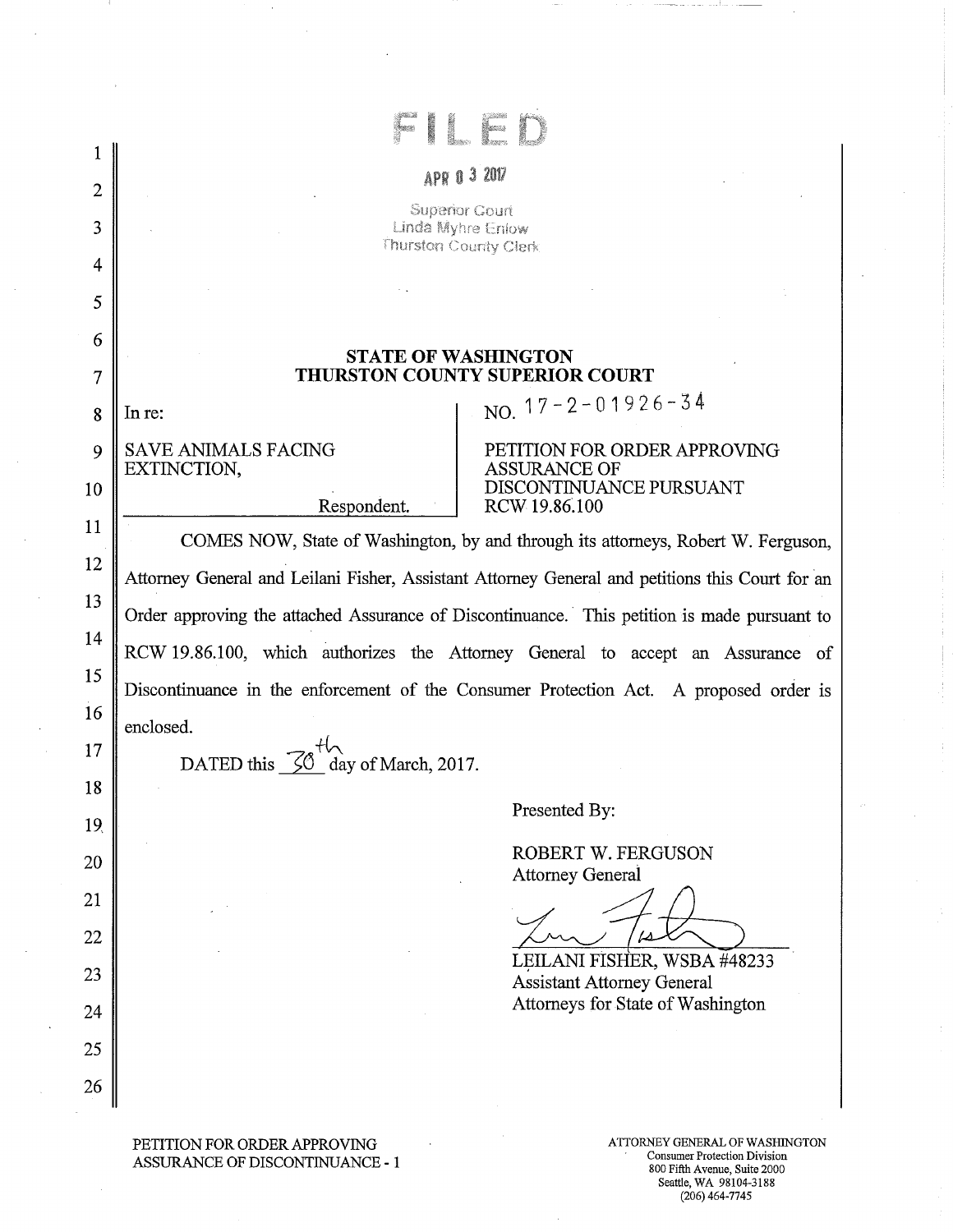|    |                                                                                               | <b>APR 0 6 2017</b>                                              |  |  |
|----|-----------------------------------------------------------------------------------------------|------------------------------------------------------------------|--|--|
| 2  |                                                                                               | Superior Court                                                   |  |  |
| 3  |                                                                                               | Linda Myhre Enlow<br>Thurston County Clerk                       |  |  |
| 4  |                                                                                               |                                                                  |  |  |
| 5  |                                                                                               |                                                                  |  |  |
| 6  | <b>STATE OF WASHINGTON</b>                                                                    |                                                                  |  |  |
| 7  | THURSTON COUNTY SUPERIOR COURT                                                                |                                                                  |  |  |
| 8  | In re:                                                                                        | $NO. 17 - 2 - 01926 - 34$                                        |  |  |
| 9  | <b>SAVE ANIMALS FACING</b><br>EXTINCTION,                                                     | ORDER APPROVING ASSURANCE<br>OF DISCONTINUANCE PURSUANT          |  |  |
| 10 | Respondent.                                                                                   | RCW 19.86.100                                                    |  |  |
| 11 | Pursuant to RCW 19.86.100, which authorizes the Attorney General to accept an                 |                                                                  |  |  |
| 12 | Assurance of Discontinuance in the enforcement of the Consumer Protection Act, the Court      |                                                                  |  |  |
| 13 | hereby approves and orders entry of the Assurance of Discontinuance in this matter. Following |                                                                  |  |  |
| 14 | entry of the Assurance of Discontinuance, the clerk is directed to close this matter.         |                                                                  |  |  |
| 15 |                                                                                               |                                                                  |  |  |
| 16 | DATED this $5$ day of $DPL$<br>, 2017.                                                        |                                                                  |  |  |
| 17 |                                                                                               | <b>REBEKAH ZINN</b><br>COURT COMMISSIONER                        |  |  |
| 18 |                                                                                               |                                                                  |  |  |
| 19 | <b>JUDGE/COURT COMMISSIONER</b>                                                               |                                                                  |  |  |
| 20 |                                                                                               |                                                                  |  |  |
| 21 | Approved for Entry and Presented by:                                                          | Agreed to, Approved for Entry, Notice of<br>Presentation Waived: |  |  |
| 22 | ROBERT W. FERGUSON<br><b>Attorney General</b>                                                 |                                                                  |  |  |
| 23 |                                                                                               |                                                                  |  |  |
| 24 | ĽEILANI FISHER                                                                                | (signature)<br><b>HAMUTTN</b> print name)                        |  |  |
| 25 | WSBA #48233<br><b>Assistant Attorney General</b>                                              | WSBA# $\mathsf{15b4}$<br>Attorney for Save Animals Facing        |  |  |
| 26 | Attorneys for State of Washington                                                             | Extinction                                                       |  |  |
|    |                                                                                               |                                                                  |  |  |

- 1

 $\sim$   $\sim$ 

 $\mathcal{A}$ 

 $\frac{1}{2}$ 

 $\mathbf{I}$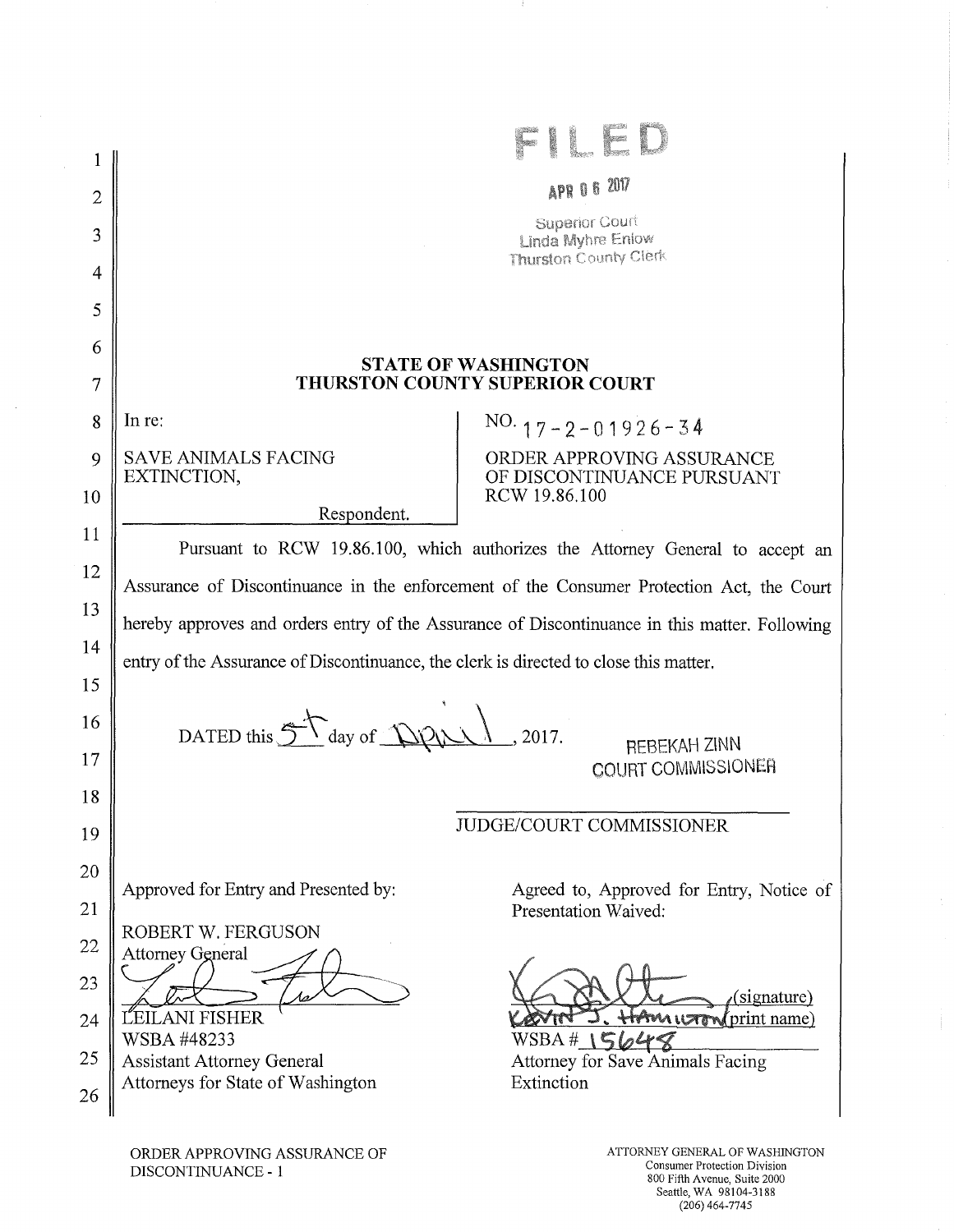| <b>BERKHA</b>            |                                                                                                                                  |  |  |  |  |  |
|--------------------------|----------------------------------------------------------------------------------------------------------------------------------|--|--|--|--|--|
| 1                        |                                                                                                                                  |  |  |  |  |  |
| $\overline{2}$           | <b>APR 06 2017</b>                                                                                                               |  |  |  |  |  |
| 3                        | Superior Court<br>Linda Myhre Enlow                                                                                              |  |  |  |  |  |
| 4                        | Thurston County Clerk                                                                                                            |  |  |  |  |  |
| 5                        |                                                                                                                                  |  |  |  |  |  |
| 6                        | <b>STATE OF WASHINGTON</b>                                                                                                       |  |  |  |  |  |
| $\overline{\mathcal{I}}$ | THURSTON COUNTY SUPERIOR COURT                                                                                                   |  |  |  |  |  |
| 8                        | $17 - 2 - 01926 - 34$<br>NO.<br>In re:                                                                                           |  |  |  |  |  |
| 9                        | <b>ASSURANCE OF</b><br><b>SAVE ANIMALS FACING</b><br><b>DISCONTINUANCE</b><br>EXTINCTION,                                        |  |  |  |  |  |
| 10                       |                                                                                                                                  |  |  |  |  |  |
| 11                       | Respondent.                                                                                                                      |  |  |  |  |  |
| 12                       |                                                                                                                                  |  |  |  |  |  |
| 13                       | The State of Washington, by and through its attorneys, Robert W. Ferguson, Attorney                                              |  |  |  |  |  |
| 14                       | General, and Leilani Fisher, Assistant Attorney General, files this Assurance of Discontinuance                                  |  |  |  |  |  |
| 15                       | pursuant to RCW 19.86.100.                                                                                                       |  |  |  |  |  |
| 16                       | The Attorney General initiated an investigation into the charitable registration<br>1.                                           |  |  |  |  |  |
| 17                       | status of the Respondent, Save Animals Facing Extinction.                                                                        |  |  |  |  |  |
| 18                       | The Attorney General deems the following to constitute unfair or deceptive acts or<br>2.                                         |  |  |  |  |  |
| 19                       | practices in violation of the Consumer Protection Act, RCW 19.86.020, and violations of the                                      |  |  |  |  |  |
| 20                       | Charitable Solicitation Act, RCW 19.09:                                                                                          |  |  |  |  |  |
| 21                       | Soliciting or collecting charitable contributions from the general                                                               |  |  |  |  |  |
| 22                       | public in the state of Washington, without registering as a<br>charitable organization with the Washington Secretary of State as |  |  |  |  |  |
| 23                       | required by RCW 19.09.                                                                                                           |  |  |  |  |  |
| 24                       | Respondent registered as a charitable organization with the Washington Secretary<br>3.                                           |  |  |  |  |  |
| 25                       | of State on March 23 <sup>rd</sup> , 2017. Respondent agrees that if it continues to operate as a charitable                     |  |  |  |  |  |
| 26                       |                                                                                                                                  |  |  |  |  |  |

- 11

 $\label{eq:2.1} \frac{1}{\left(\frac{1}{\sqrt{2}}\right)^{1/2}}\leq \frac{1}{\sqrt{2}}\qquad\qquad \text{as}\qquad \qquad \text{in}\qquad$ 

Consumer Protection Division 800 Fifth Avenue, Suite 2000 Seattle, WA 98104-3188 (206)464-7745

 $\mathcal{A}_\mathcal{A}$ 

 $\frac{1}{2}$ 

ŧ

 $\frac{1}{4}$ 

 $\overline{r}$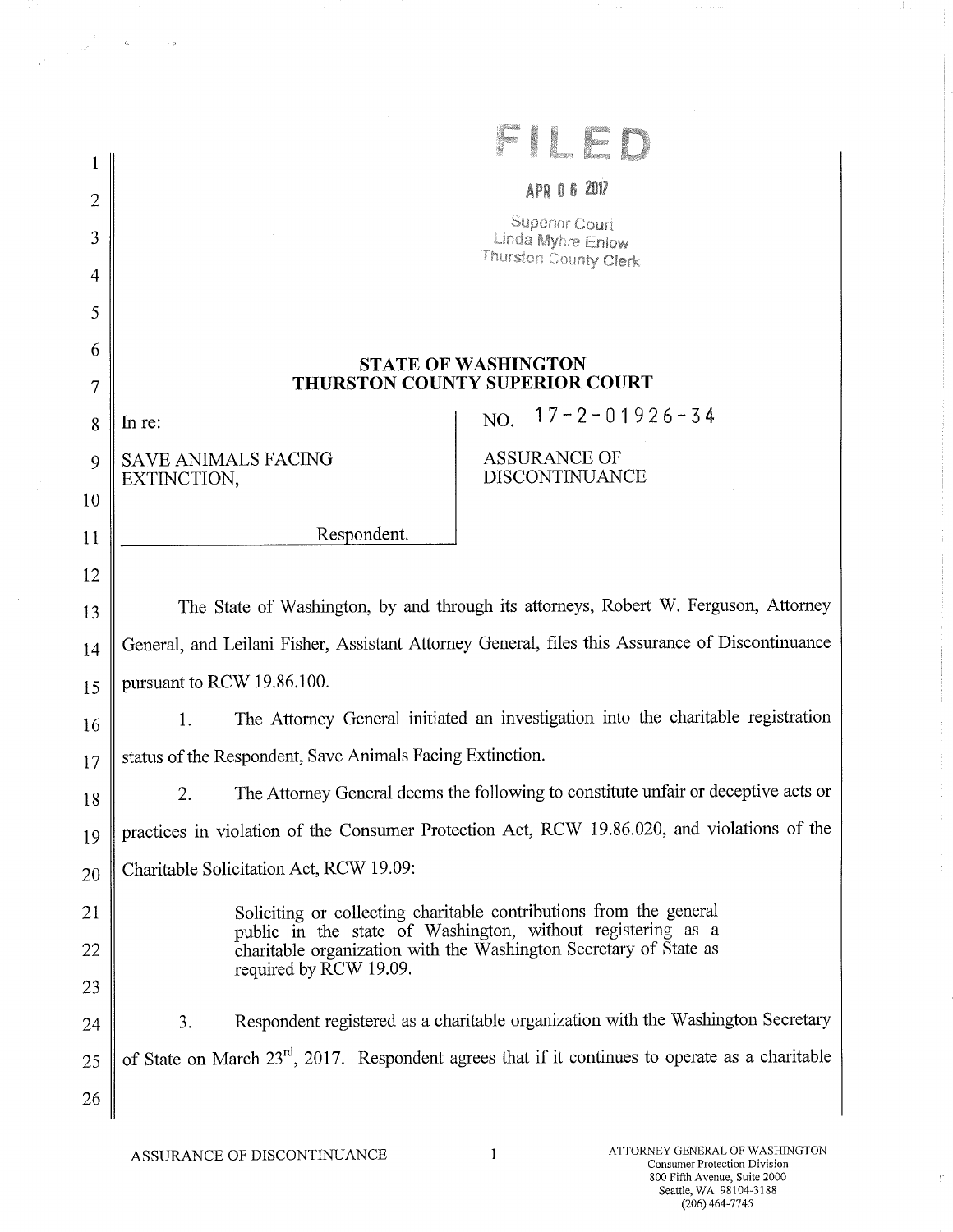1 || organization in the state of Washington, Respondent will comply with the registration and 2 | reporting requirements of RCW 19.09.

3 || 4. The Respondent agrees to pay the costs and reasonable attorney fees incurred by 4 the Attorney General in pursuing this matter in the amount of \$1,000.00, payable in full upon 5 Signing this Assurance of Discontinuance. Payment shall be made by valid cashier's check, paid  $6 \parallel$  to the order of Attorney General—State of Washington.

7 5. Respondent shall send the signed Assurance of Discontinuance and the cashier's 8 check to the Office of the Attorney General, Attention: Cynthia Lockridge, Consumer 9 Protection Division, 800 Fifth Avenue, Suite 2000, Seattle, Washington, 98104-3188.

10 6. This Assurance of Discontinuance shall not be considered an admission of 11 violation of the Consumer Protection Act or the Charitable Solicitations Act for any purposes, but 12 failure to comply with this Assurance of Discontinuance shall be *prima facie* evidence of 13 | violations of RCW 19.86.020, thereby placing upon the violator, Save Animals Facing Extinction, 14 || and its officers, directors, and principals, the burden of defending against imposition by the Court 15 | of injunctions, restitution, and civil penalties of up to \$2,000.00 per violation and costs, including 16 Treasonable attorney's fees, incurred by the Attorney General in pursuing such action.

17 || 2. Under no circumstances shall this Assurance of Discontinuance or the name of the 18 State of Washington, the Office of the Attorney General, the Washington Secretary of State, or 19 || any of its employees or representatives be used by the Respondent or by its officers, employees,  $20 \parallel$  representatives, or agents in conjunction with any business activity of the Respondent.

- 21  $111$
- $111$ 22
- 23  $111$
- 24  $111$
- $111$ 25

26